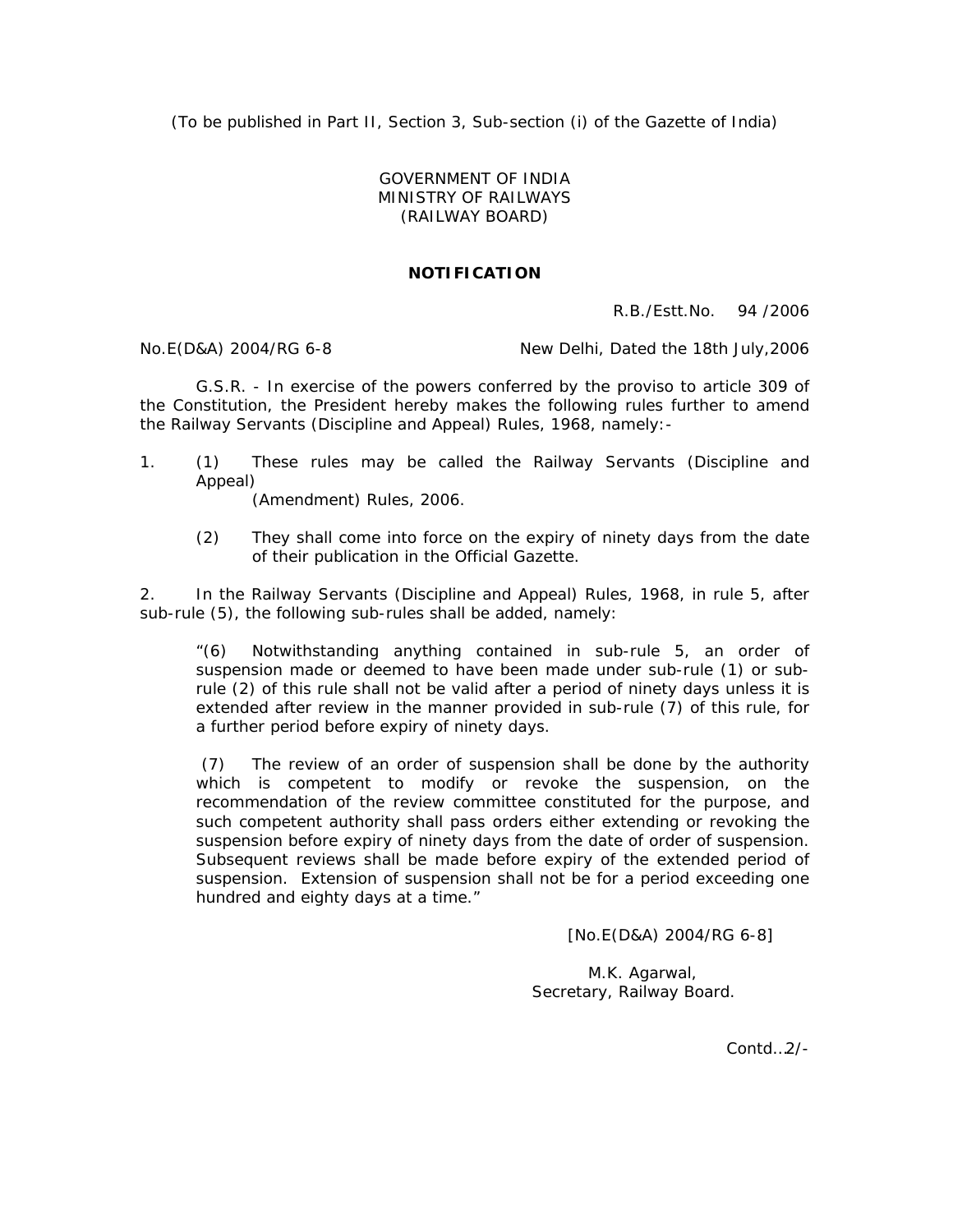Note :- Principal rules were published in the Gazette of India in Part II, Section 3, subsection (ii), vide Notification No.E(D&A)66/RG6-9 dated  $22<sup>nd</sup>$  August, 1968 vide number S.O. 3181, dated the 14<sup>th</sup> September, 1968 and subsequently amended by

1. No.E(D&A) 66 RG 6-9 dated the  $10^{th}$  April, 1969; S.O. No.1531 dated the 24<sup>th</sup> June, 1969 2. No. E(D&A) 67 RG 6-13 dated the 7th April, 1971; S.O. No. 1925 dated the  $8^{th}$  May, 1971 3. No.E(D&A) 70 RG 6-63 dated the 9<sup>th</sup> June, 1971; S.O. No.2501 dated the 3<sup>rd</sup> July, 1971 4. No.E(D&A) 70 RG 6-60 dated the 19<sup>th</sup> October, 1971; S.O. No.5078 dated the 6<sup>th</sup> November, 1971 5. No.E(D&A) 70 RG 6-41 dated the 21<sup>st</sup> October, 1971; S.O. No.4050 dated the 30<sup>th</sup> October, 1971 6. No.E(D&A) 70 RG 6-43 dated the 12<sup>th</sup> November, 1971; S.O. No.5264 dated the 4<sup>th</sup> December, 1971 7. No.E(D&A) 70 RG 6-52 dated the  $25<sup>th</sup>$  March, 1972; S.O. No.9467 dated the  $8<sup>th</sup>$  April, 1972 8. No.E(D&A) 70 RG 6-69 dated the 17<sup>th</sup> November, 1972; S.O. No.3918 dated the 25<sup>th</sup> November, 1972 9. No.E(D&A) 69 RG 6-9 dated the  $5<sup>th</sup>$  February, 1973 10. No. E(D&A) 71 RG 6-60 dated the 13<sup>th</sup> July, 1973; S.O. No. 2897 dated the 6<sup>th</sup> October, 1973 11. No.E(D&A) 75 RG 6-35 dated the 5<sup>th</sup> April, 1977; S.O. No.1413 dated the 14<sup>th</sup> May, 1977 12. No.E(D&A) 77 RG 6-36 dated the  $7<sup>th</sup>$  July, 1978; S.O. No.2193 dated the 29<sup>th</sup> July, 1978 13. No.E(D&A) 78 RG 6-54 dated the 29<sup>th</sup> November, 1978; S.O. No.364 dated the 23<sup>rd</sup> December, 1978 14. No.E(D&A) 77 RG 6-30 dated the  $7<sup>th</sup>$  April, 1978 15. No.E(D&A) 79 RG 6-26 dated the 17<sup>th</sup> August, 1979; S.O. No.3057 dated the 8<sup>th</sup> September, 1979 16. No.E(D&A) 79 RG 6-12 dated the 25<sup>th</sup> October, 1979; S.O. No.3777 dated the 17<sup>th</sup> November, 1979 17. No.E(D&A) 78 RG 6-61 dated the 22<sup>nd</sup> November, 1979; S.O. No.3990 dated the 8<sup>th</sup> December, 1979 18. No.E(D&A) 79 RG 6-39 dated the 31<sup>st</sup> December, 1979; S.O. No.143 dated the 19<sup>th</sup> January, 1980 19. No.E(D&A) 78 RG 6-11 dated the 6th February, 1980; S.O. No.441 dated the 23rd February, 1980 20. No.E(D&A) 81 RG 6-72 dated the  $31^{st}$  August, 1982 21. No.E(D&A) 81 RG 6-63 dated the 10<sup>th</sup> August, 1983; GSR No.982 dated the 17<sup>th</sup> December, 1983 22. No. E(D&A) 81 RG 6-54 dated the  $31^{st}$  May, 1984; GSR No.632 dated the  $23^{rd}$  June, 1984 23. No.E(D&A) 82 RG 6-29 dated the  $30^{th}$  March, 1985; S.O. No.1822 dated the  $27^{th}$  April, 1985 24. No.E(D&A) 83 RG 6-45 dated the 13<sup>th</sup> June, 1985; S.O. No.5667 dated the 6<sup>th</sup> July, 1985 25. No.E(D&A) 80 RG 6-25 dated the 20<sup>th</sup> January, 1986; GSR No.667 dated the 22<sup>nd</sup> February, 1986 26. No.E(D&A) 85 RG 6-16 dated the  $20^{th}$  March, 1987; GSR No.241 dated the 4<sup>th</sup> April, 1987 27. No.E(D&A) 83 RG 6-14 dated the 28<sup>th</sup> August, 1987; GSR No.708 dated the 19<sup>th</sup> September, 1987 28. No.E(D&A) 87 RG 6-47 dated the 26<sup>th</sup> October, 1987; GSR No.869 dated the 21<sup>st</sup> November, 1987 29. No.E(D&A) 87 RG 6-146 dated the 10<sup>th</sup> May, 1988; GSR No.420 dated the 21<sup>st</sup> May, 1988 30. No.E(D&A) 88 RG 6-43 dated the 12<sup>th</sup> August, 1988; GSR No.739 dated the 17<sup>th</sup> September, 1988 31. No.E(D&A) 84 RG 6-44 dated the 20<sup>th</sup> October, 1989; GSR No.850 dated the 11<sup>th</sup> November, 1989 32. No.E(D&A) 88 RG 6-38 dated the  $16<sup>th</sup>$  November, 1989; GSR No.900 dated the  $2<sup>nd</sup>$  December, 1989 33. No.E(D&A) 84 RG 6-44 dated the 22<sup>nd</sup> November, 1990; GSR No.734 dated the 8<sup>th</sup> December, 1990 34. No.E(D&A) 90 RG 6-112 dated the  $16<sup>th</sup>$  November, 1990; GSR No.723 dated the 1st December, 1990 35. No.E(D&A) 91 RG 6-42 dated the  $8^{th}$  June, 1991 36. No.E(D&A) 90 RG 6-117 dated the 19<sup>th</sup> September, 1991; GSR No.568 dated the 5<sup>th</sup> October, 1991 37. No.E(D&A) 89 RG 6-80 dated the 20<sup>th</sup> January, 1992; GSR No.86 dated the 22<sup>nd</sup> February, 1992 38. No.E(D&A) 90 RG 6-112 dated the 22<sup>nd</sup> October, 1992; GSR No.504 dated the 14<sup>th</sup> November, 1989 39. No.E(D&A) 92 RG 6-148 dated the  $9<sup>th</sup>$  November, 1992 40. No.E(D&A) 92 RG 6-166 dated the 11<sup>th</sup> January, 1993; GSR No.63 dated the 30<sup>th</sup> January, 1993 41. No.E(D&A) 93 RG 6-94 dated the 23rd June, 1994; GSR No.327 dated the 16th July, 1994 42. No.E(D&A) 95 RG 6-68 dated the 13<sup>th</sup> August, 1997; GSR No.106 dated the 6<sup>th</sup> June, 1998 43. No.E(D&A) 92 RG 6-151 dated the 6<sup>th</sup> November, 1997; GSR No.422 dated the 27<sup>th</sup> December, 1997 44. No.E(D&A) 94 RG 6-10 dated the 16<sup>th</sup> February, 1999; GSR No.87 dated the 20<sup>th</sup> March, 1999 45. No.E(D&A) 98 RG 6-42 dated the 11<sup>th</sup> October, 1999; GSR No.385 dated the 20<sup>th</sup> November, 1999 46. No.E(D&A) 2001 RG6-29 dated the 31<sup>st</sup> October, 2001; GSR No.617 dated the 24<sup>th</sup> November, 2001 47. No.E(D&A) 87 RG 6-151 dated the 8<sup>th</sup> August, 2002; GSR No.342 dated the 24<sup>th</sup> August, 2002 48. No.E(D&A) 98 RG 6-52 dated the 16<sup>th</sup> January, 2003; GSR No.50 dated the 1<sup>st</sup> February, 2003 49. No.E(D&A)2002/RG6-1 dated the 10<sup>th</sup> March, 2003; GSR No.134 dated the 29<sup>th</sup> March, 2003 Contd.3/-…